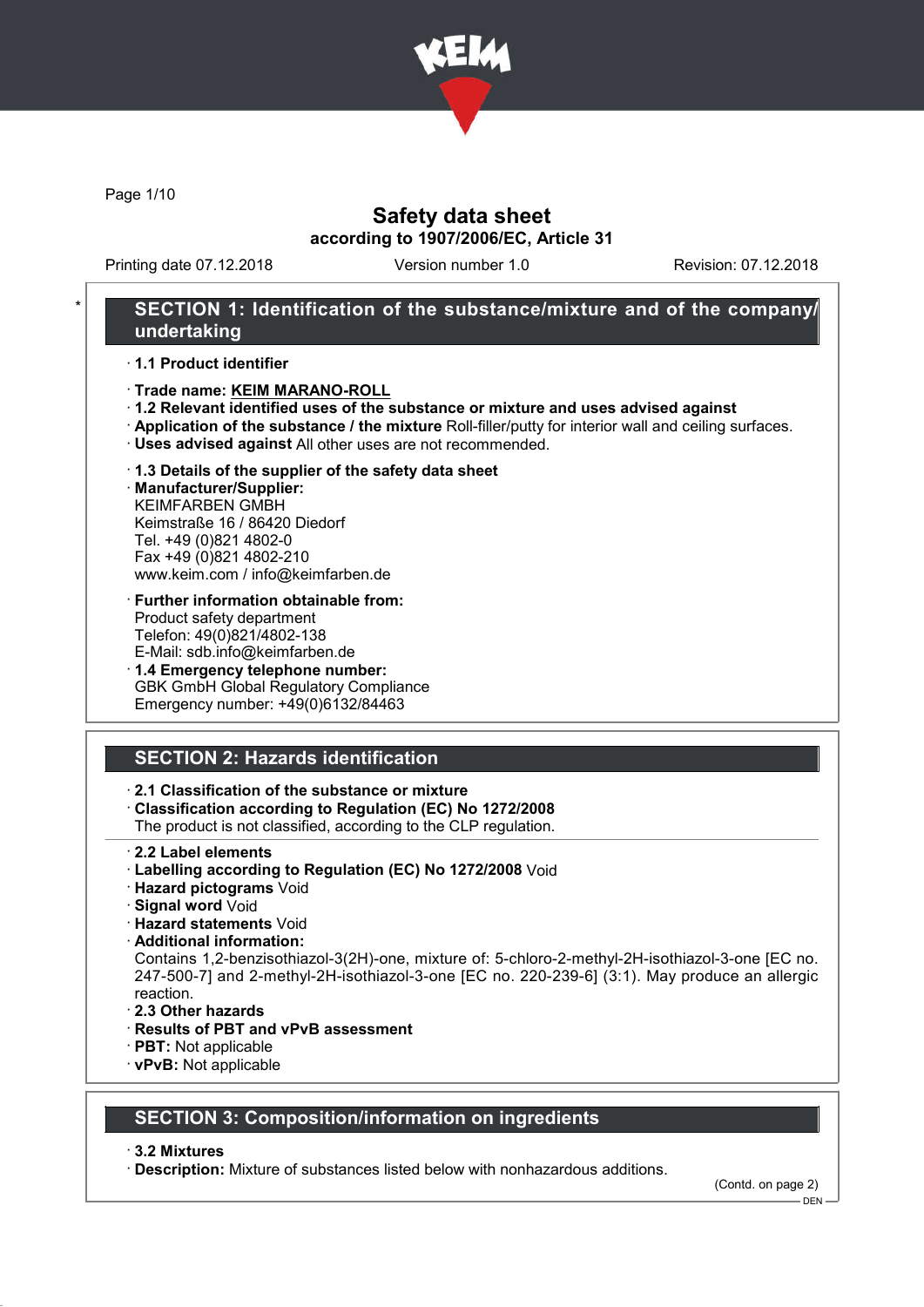

Page 2/10

# Safety data sheet according to 1907/2006/EC, Article 31

Printing date 07.12.2018 Version number 1.0 Revision: 07.12.2018

#### Trade name: KEIM MARANO-ROLL

| CAS: 55965-84-9                     | mixture of: 5-chloro-2-methyl-2H-isothiazol-3-one [EC no.  <br>Index number: 613-167-00-5 $247-500-7$ and 2-methyl-2H-isothiazol-3-one [EC no.<br>$220 - 239 - 6$ ] (3:1)               | $< 0.0015\%$ |
|-------------------------------------|-----------------------------------------------------------------------------------------------------------------------------------------------------------------------------------------|--------------|
|                                     | ◈ Acute Tox. 3, H301; Acute Tox. 3, H311; Acute Tox.<br>3, H331; ◈ Skin Corr. 1B, H314; ◈ Aquatic Acute 1,<br>H400; Aquatic Chronic 1, H410; $\langle \cdot \rangle$ Skin Sens. 1, H317 |              |
| CAS: 2634-33-5<br>EINECS: 220-120-9 | 1,2-benzisothiazol-3(2H)-one                                                                                                                                                            | $< 0.05\%$   |
|                                     | Eye Dam. 1, H318; $\Diamond$ Aquatic Acute 1, H400; Aquatic<br>Index number: 613-088-00-6 Chronic 2, H411; $\Diamond$ Acute Tox. 4, H302; Skin Irrit. 2,<br>H315; Skin Sens. 1, H317    |              |

## SECTION 4: First aid measures

- 
- · 4.1 Description of first aid measures · General information:
- Seek medical treatment in case of complaints.
- When seeing the doctor we suggest to present this safety data sheet.
- · After inhalation: Supply fresh air; consult doctor in case of complaints.
- · After skin contact:
- Immediately wash with water and soap and rinse thoroughly.
- Do not use solvents or thinners.
- If skin irritation continues, consult a doctor.
- · After eye contact:
- Rinse opened eye for several minutes under running water. Then consult a doctor.
- · After swallowing:
- Rinse mouth and throat well with water.
- Do not induce vomiting; call for medical help immediately.
- · 4.2 Most important symptoms and effects, both acute and delayed No further relevant information available.
- · 4.3 Indication of any immediate medical attention and special treatment needed No further relevant information available.

# SECTION 5: Firefighting measures

· 5.1 Extinguishing media · Suitable extinguishing agents: Water haze, extinguishing powder, alcohol resistant foam, CO2, sand. · 5.2 Special hazards arising from the substance or mixture In case of fire, the following can be released: carbon oxide (COx) · 5.3 Advice for firefighters · Protective equipment: Wear self-contained respiratory protective device.

(Contd. on page 3)  $-$  DEN -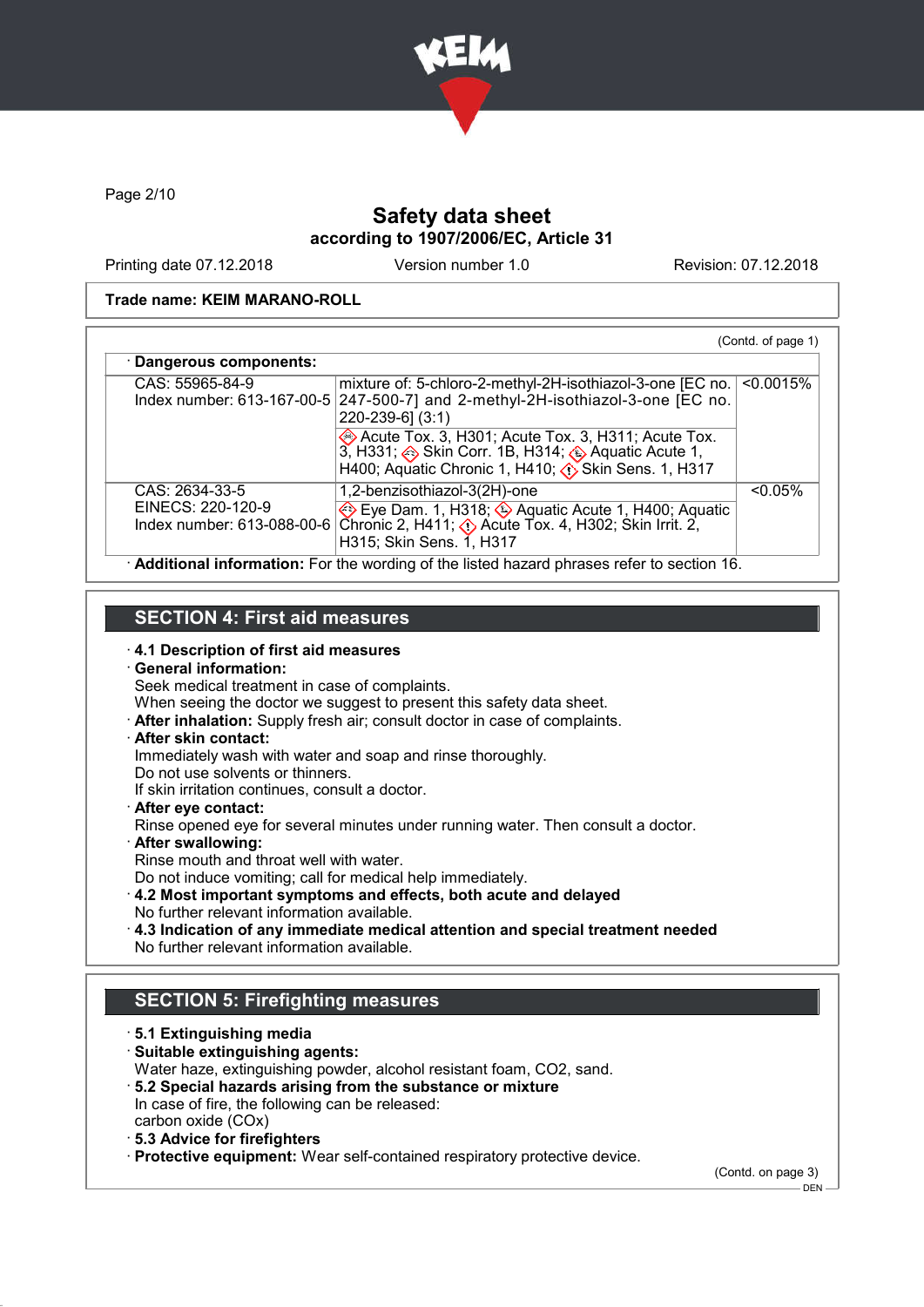

Page 3/10

## Safety data sheet according to 1907/2006/EC, Article 31

Printing date 07.12.2018 Version number 1.0 Revision: 07.12.2018

(Contd. of page 2)

#### Trade name: KEIM MARANO-ROLL

#### · Additional information

In case of fire do not breathe smoke, fumes and vapours.

Dispose of fire debris and contaminated fire fighting water in accordance with official regulations.

## SECTION 6: Accidental release measures

- · 6.1 Personal precautions, protective equipment and emergency procedures Avoid contact with skin and eyes. Respect the protection rules (see section 7 a. 8). Product forms slippery surface when combined with water. · 6.2 Environmental precautions: Do not allow product to reach soil, sewage system or any water course.
- Follow local governmental rules and regulations. · 6.3 Methods and material for containment and cleaning up:
- Danger of slipping! Close drainages (Risk of blocking) Pick up mechanically. Dispose of the material collected according to regulations. Clear contaminated areas thoroughly. 6.4 Reference to other sections
- See Section 7 for information on safe handling. See Section 8 for information on personal protection equipment. See Section 13 for disposal information.

# SECTION 7: Handling and storage

· 7.1 Precautions for safe handling Avoid contact with skin and eyes. Keep receptacles tightly sealed. Ensure good ventilation/exhaustion at the workplace. See item 8 (8.2) for information about suitable protective equipment and technical precautions. Respect the protection rules. Information about fire - and explosion protection: The product is not flammable. No special measures required. · 7.2 Conditions for safe storage, including any incompatibilities · Storage: · Requirements to be met by storerooms and receptacles: Keep in the original containers in a cool and dry place. Store only in unopened original receptacles. · Information about storage in one common storage facility: Not required. · Further information about storage conditions: Store in a cool place. Protect from heat and direct sunlight. Protect from frost. · Storage class: 12 (Contd. on page 4)

 $-$  DEN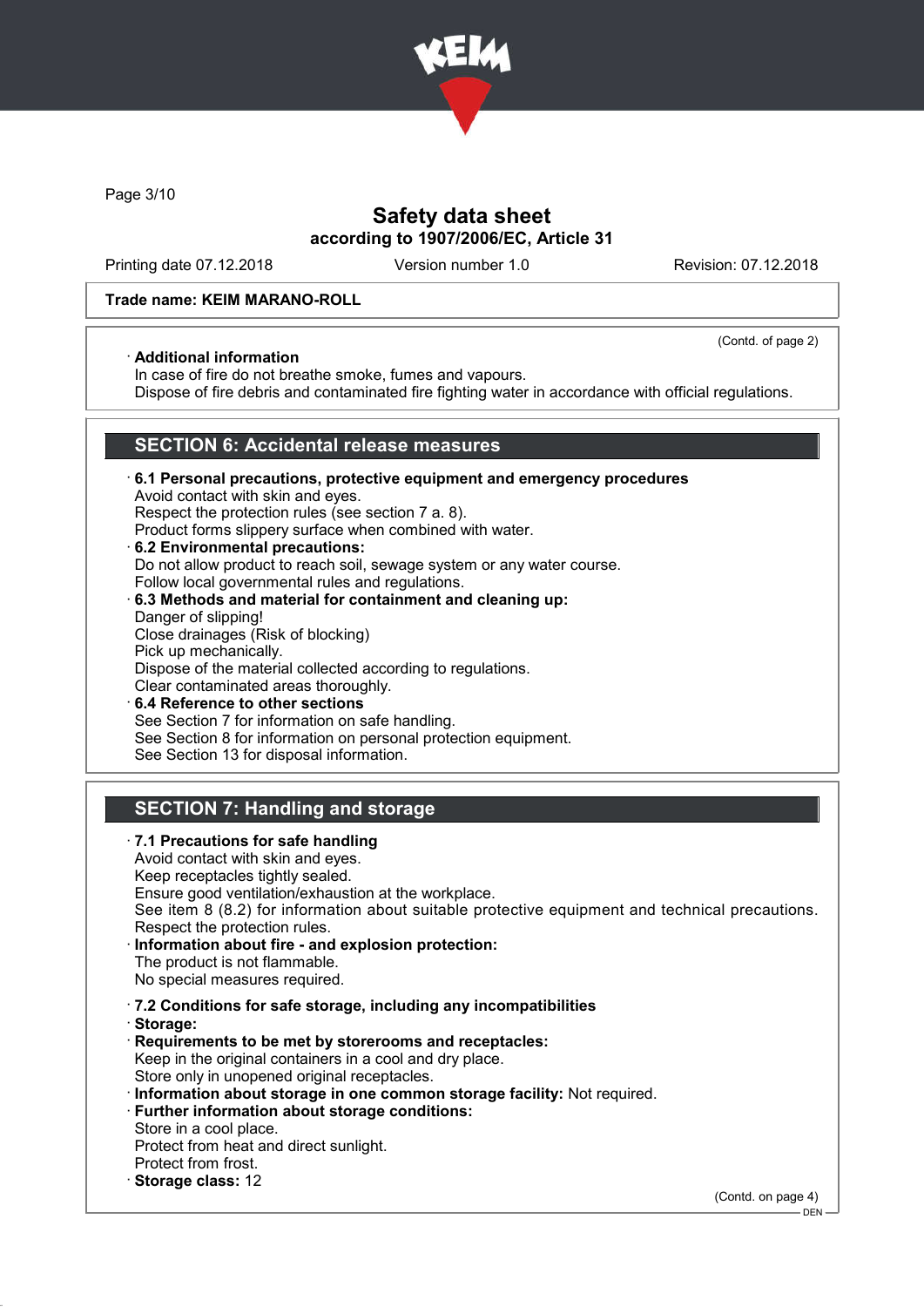

Page 4/10

## Safety data sheet according to 1907/2006/EC, Article 31

Printing date 07.12.2018 Version number 1.0 Revision: 07.12.2018

#### Trade name: KEIM MARANO-ROLL

· 7.3 Specific end use(s) No further relevant information available.

(Contd. of page 3)

#### **SECTION 8: Exposure controls/personal protection** · 8.1 Control parameters · Ingredients with limit values that require monitoring at the workplace: 55965-84-9 mixture of: 5-chloro-2-methyl-2H-isothiazol-3-one [EC no. 247-500-7] and 2 methyl-2H-isothiazol-3-one [EC no. 220-239-6] (3:1) (<0.0015%) MAK (Germany) Long-term value: 0.2E mg/m<sup>3</sup> vgl.Abschn.Xc 2634-33-5 1,2-benzisothiazol-3(2H)-one (<0.05%) MAK (Germany) vgl.Abschn.IIb und Xc Additional information: The lists valid during the making were used as basis. · 8.2 Exposure controls · Personal protective equipment: · General protective and hygienic measures: Avoid contact with the eyes and skin. Do not inhale aerosols. Wash hands before breaks and at the end of work. Immediately remove all soiled and contaminated clothing. · Respiratory protection: When suspended particles/dust formation: Filter: P · Protection of hands: Protective gloves are recommendable · Material of gloves suitable material e.g.: Nitrile impregnated cotton-gloves PVC gloves Recommended thickness of the material:  $> 0.5$  mm Neoprene gloves Recommended thickness of the material:  $\geq 0.5$  mm The selection of the suitable gloves does not only depend on the material, but also on further marks of quality and varies from manufacturer to manufacturer. As the product is a preparation of several substances, the resistance of the glove material can not be calculated in advance and has therefore to be checked prior to the application. Penetration time of glove material Value for the permeation: Level  $> 6$  (480 min) The determined penetration times according to EN 374 part III are not performed under practical conditions. Therefore a maximum wearing time, which corresponds to 50% of the penetration time, is recommended. The exact break trough time has to be found out by the manufacturer of the protective gloves and has to be observed. Eye protection: In a dusty environment wear protective goggles. Tightly sealed goggles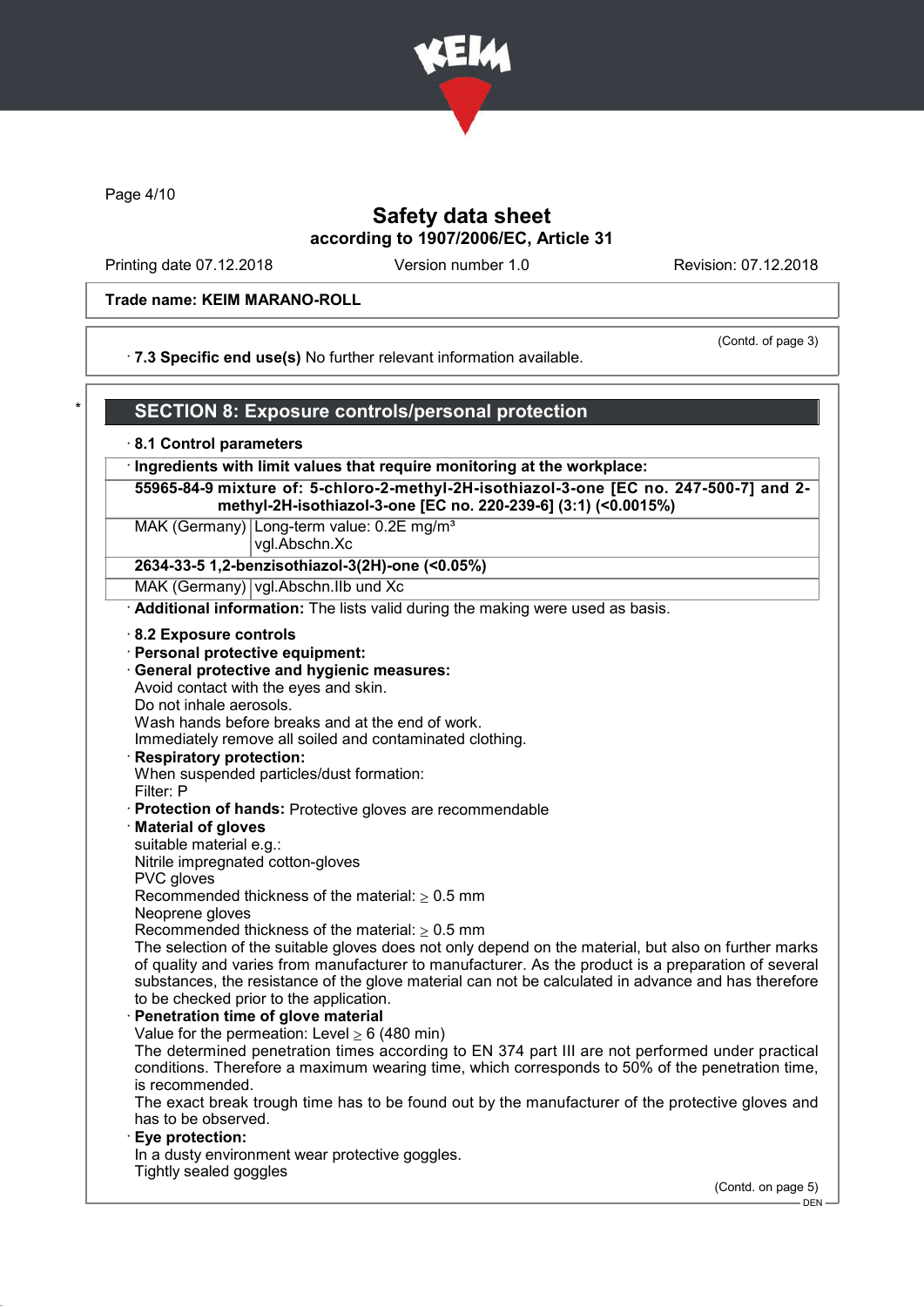

Page 5/10

# Safety data sheet according to 1907/2006/EC, Article 31

Printing date 07.12.2018 Version number 1.0 Revision: 07.12.2018

(Contd. of page 4)

### Trade name: KEIM MARANO-ROLL

#### · Body protection:

Protective work clothing After contact with skin wash thoroughly with water and apply lotion. · Limitation and supervision of exposure into the environment See Section 12 and 6.2 No further relevant information available.

# SECTION 9: Physical and chemical properties

| 9.1 Information on basic physical and chemical properties<br><b>General Information</b><br>· Appearance: |                                               |
|----------------------------------------------------------------------------------------------------------|-----------------------------------------------|
| Form:                                                                                                    | Pasty                                         |
| Colour:                                                                                                  | Light grey                                    |
| · Odour:                                                                                                 | Characteristic                                |
| · Odour threshold:                                                                                       | Not determined                                |
| · pH-value at 20 °C:                                                                                     | $-9$                                          |
| Change in condition                                                                                      |                                               |
| <b>Melting point/freezing point:</b>                                                                     | Not determined                                |
| Initial boiling point and boiling range: >100 °C                                                         |                                               |
| · Flash point:                                                                                           | Not applicable                                |
| · Flammability (solid, gas):                                                                             | Not applicable                                |
| · Ignition temperature:                                                                                  | Not determined                                |
| Decomposition temperature:                                                                               | Not determined                                |
| · Auto-ignition temperature:                                                                             | Product is not selfigniting.                  |
| <b>Explosive properties:</b>                                                                             | Product does not present an explosion hazard. |
| <b>Explosion limits:</b>                                                                                 |                                               |
| Lower:                                                                                                   | Not applicable                                |
| Upper:                                                                                                   | Not applicable                                |
| · Vapour pressure:                                                                                       | Not determined.                               |
| · Density at 20 °C:                                                                                      | $~1.1$ * g/cm <sup>3</sup>                    |
| · Relative density                                                                                       | Not determined                                |
| · Vapour density                                                                                         | Not applicable.                               |
| <b>Evaporation rate</b>                                                                                  | Not applicable.                               |
| · Solubility in / Miscibility with                                                                       |                                               |
| water:                                                                                                   | Miscible                                      |
| · Partition coefficient: n-octanol/water:                                                                | Not applicable                                |
| · Viscosity:                                                                                             |                                               |
| <b>Dynamic:</b>                                                                                          | Not determined.                               |
|                                                                                                          | (Contedon page 6)                             |

 $-$  DEN -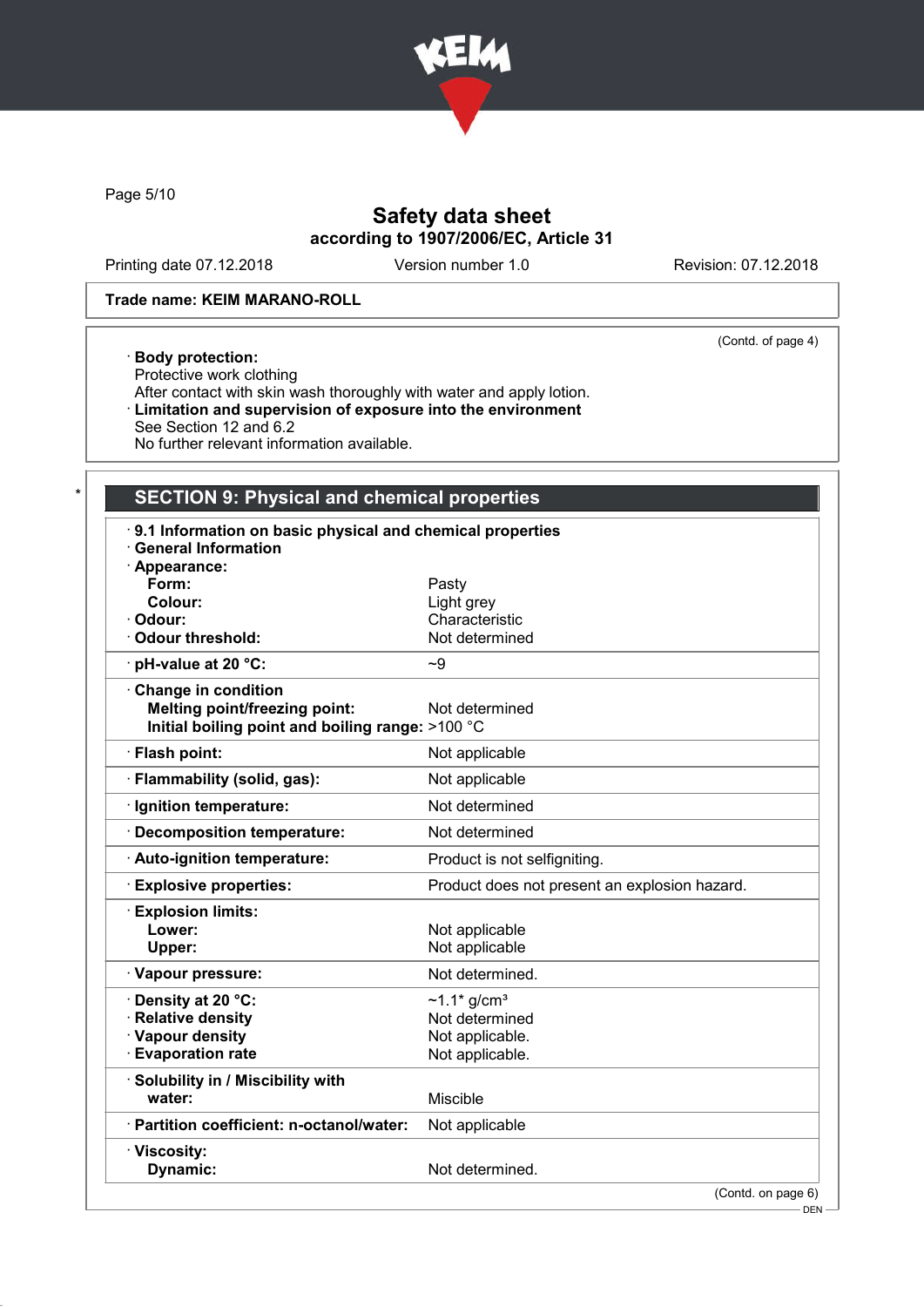

Page 6/10

# Safety data sheet according to 1907/2006/EC, Article 31

Printing date 07.12.2018 Version number 1.0 Revision: 07.12.2018

(Contd. of page 5)

#### Trade name: KEIM MARANO-ROLL

Kinematic: Not determined<br>B.2 Other information **Accord 1998** The values and the values are set of the values and the values are set of the values are set of the values are set of the values are set of the values are set o

\* The values are for freshly produced material and may change with the time.

# SECTION 10: Stability and reactivity

- · 10.1 Reactivity No further relevant information available.
- · 10.2 Chemical stability Stable under normal conditions of storage and use.
- · Thermal decomposition / conditions to be avoided:
- No decomposition if used according to specifications.
- · 10.3 Possibility of hazardous reactions No dangerous reactions known.
- · 10.4 Conditions to avoid No further relevant information available.
- · 10.5 Incompatible materials: No further relevant information available.
- · 10.6 Hazardous decomposition products:

No hazardous decomposition products if stored and handled as prescribed.

# SECTION 11: Toxicological information

#### · 11.1 Information on toxicological effects

· Acute toxicity Based on available data, the classification criteria are not met.

#### · LD/LC50 values relevant for classification:

## 2634-33-5 1,2-benzisothiazol-3(2H)-one

Oral **LD50** 1,193 mg/kg (rat)

Dermal  $|LD50|$   $|4,115$  mg/kg (rat)

### 55965-84-9 mixture of: 5-chloro-2-methyl-2H-isothiazol-3-one [EC no. 247-500-7] and 2 methyl-2H-isothiazol-3-one [EC no. 220-239-6] (3:1)

Inhalative  $LC50/4 h 0.33$  mg/l (rat)

### · Primary irritant effect:

- · Skin corrosion/irritation Frequent persistent contact with the skin may cause skin irritation.
- · Serious eye damage/irritation In case of longer exposure, irritating effect is possible.
- · during inhalation: Irritant effect possible.
- · during swallowing: Irritant effect possible

### · Respiratory or skin sensitisation

Contains CIT/MIT, BIT. May produce an allergic reaction.

CIT = 5-chloro-2-methyl-2H-isothiazol-3-one

- MIT = 2-methyl-2H-isothiazol-3-one
- BIT = 1,2-benzisothiazol-3(2H)-one

### · Other information (about experimental toxicology):

Experimental analysis are not available.

The product was not tested. The statements on toxicology have been derived from the properties of the individual components.

· CMR effects (carcinogenity, mutagenicity and toxicity for reproduction) Not applicable

· Germ cell mutagenicity Based on available data, the classification criteria are not met.

(Contd. on page 7)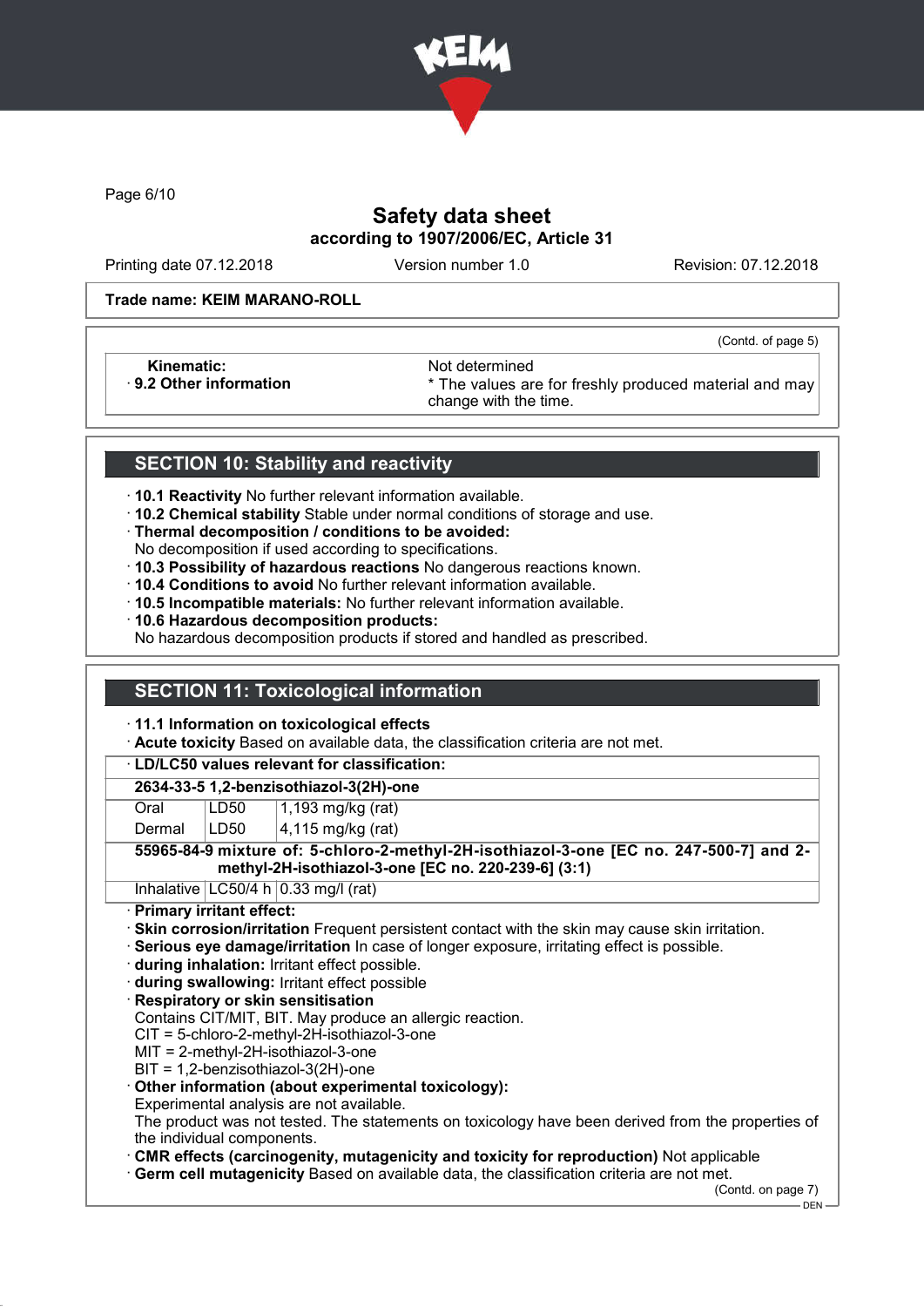

Page 7/10

# Safety data sheet according to 1907/2006/EC, Article 31

Printing date 07.12.2018 Version number 1.0 Revision: 07.12.2018

## Trade name: KEIM MARANO-ROLL

(Contd. of page 6)

- · Carcinogenicity Based on available data, the classification criteria are not met.
- · Reproductive toxicity Based on available data, the classification criteria are not met.
- · STOT-single exposure Based on available data, the classification criteria are not met.
- · STOT-repeated exposure Based on available data, the classification criteria are not met.
- · Aspiration hazard Based on available data, the classification criteria are not met.

|                                                                                                                                                                                                                                                                                                                                                                                                                                                                                                                                                                                                                                                                                                                                                                                                                                                                                                                                                                                                                                                                                   | <b>SECTION 12: Ecological information</b> |  |  |
|-----------------------------------------------------------------------------------------------------------------------------------------------------------------------------------------------------------------------------------------------------------------------------------------------------------------------------------------------------------------------------------------------------------------------------------------------------------------------------------------------------------------------------------------------------------------------------------------------------------------------------------------------------------------------------------------------------------------------------------------------------------------------------------------------------------------------------------------------------------------------------------------------------------------------------------------------------------------------------------------------------------------------------------------------------------------------------------|-------------------------------------------|--|--|
| $\cdot$ 12.1 Toxicity<br>· Aquatic toxicity:                                                                                                                                                                                                                                                                                                                                                                                                                                                                                                                                                                                                                                                                                                                                                                                                                                                                                                                                                                                                                                      |                                           |  |  |
|                                                                                                                                                                                                                                                                                                                                                                                                                                                                                                                                                                                                                                                                                                                                                                                                                                                                                                                                                                                                                                                                                   |                                           |  |  |
| <b>NOEC</b>                                                                                                                                                                                                                                                                                                                                                                                                                                                                                                                                                                                                                                                                                                                                                                                                                                                                                                                                                                                                                                                                       | $0.027$ mg/l (algae)                      |  |  |
|                                                                                                                                                                                                                                                                                                                                                                                                                                                                                                                                                                                                                                                                                                                                                                                                                                                                                                                                                                                                                                                                                   | EC 50/48h $\vert$ 2.94 mg/l (daphnia)     |  |  |
|                                                                                                                                                                                                                                                                                                                                                                                                                                                                                                                                                                                                                                                                                                                                                                                                                                                                                                                                                                                                                                                                                   | $ErC50/72h$ 0.11 mg/l (algae)             |  |  |
|                                                                                                                                                                                                                                                                                                                                                                                                                                                                                                                                                                                                                                                                                                                                                                                                                                                                                                                                                                                                                                                                                   | LC 50/96 h $ 2.18 \text{ mg/l}$ (fish)    |  |  |
| 55965-84-9 mixture of: 5-chloro-2-methyl-2H-isothiazol-3-one [EC no. 247-500-7] and 2-<br>methyl-2H-isothiazol-3-one [EC no. 220-239-6] (3:1)                                                                                                                                                                                                                                                                                                                                                                                                                                                                                                                                                                                                                                                                                                                                                                                                                                                                                                                                     |                                           |  |  |
|                                                                                                                                                                                                                                                                                                                                                                                                                                                                                                                                                                                                                                                                                                                                                                                                                                                                                                                                                                                                                                                                                   | EC 50/48h 0.16 mg/l (daphnia) (OECD 202)  |  |  |
| <b>EC 50</b>                                                                                                                                                                                                                                                                                                                                                                                                                                                                                                                                                                                                                                                                                                                                                                                                                                                                                                                                                                                                                                                                      | $0.027$ mg/l (algae)                      |  |  |
|                                                                                                                                                                                                                                                                                                                                                                                                                                                                                                                                                                                                                                                                                                                                                                                                                                                                                                                                                                                                                                                                                   | LC 50/96 h $ 0.19$ mg/l (fish)            |  |  |
| · 12.2 Persistence and degradability No further relevant information available.<br>12.3 Bioaccumulative potential Does not accumulate in organisms<br>. 12.4 Mobility in soil No further relevant information available.<br>· Additional ecological information:<br>· AOX-indication:<br>The product can take influence in small measure on the AOX-load of the waste water.<br>According to the formulation contains the following heavy metals and compounds from the<br>EU guideline NO. 2006/11/EC:<br>According to our current data base the product does not consist of any heavy metals or substances<br>of EU-directives 76/464/EWG.<br><b>General notes:</b><br>At present there are no ecotoxicological assessments.<br>Do not allow product to reach ground water, water course or sewage system.<br>Water hazard class 1 (German Regulation) (Self-assessment): slightly hazardous for water<br>12.5 Results of PBT and vPvB assessment<br>· PBT: Not applicable<br>· vPvB: Not applicable<br>. 12.6 Other adverse effects No further relevant information available. |                                           |  |  |
| DEN-                                                                                                                                                                                                                                                                                                                                                                                                                                                                                                                                                                                                                                                                                                                                                                                                                                                                                                                                                                                                                                                                              |                                           |  |  |

(Contd. on page 8)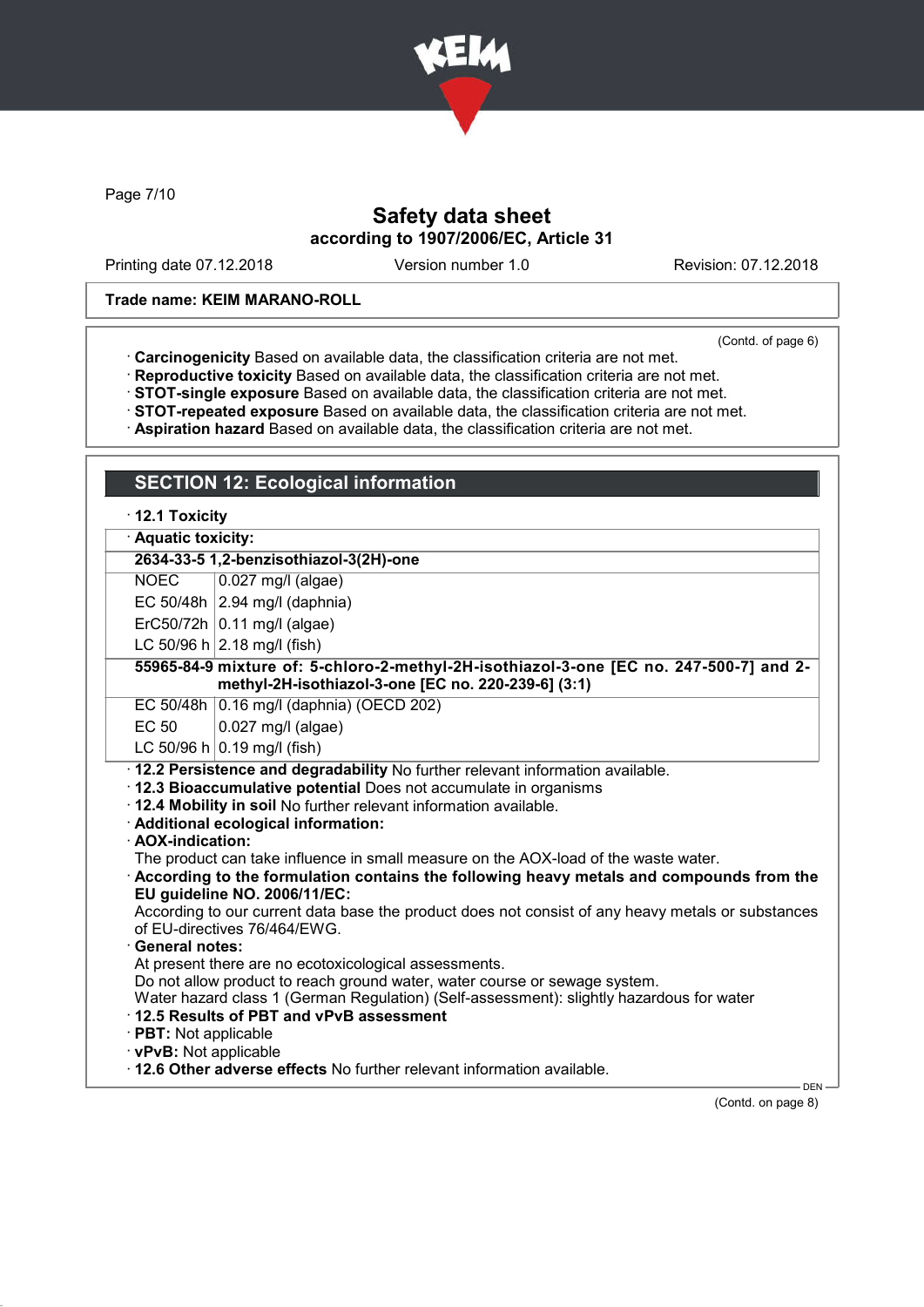

Page 8/10

# Safety data sheet according to 1907/2006/EC, Article 31

Printing date 07.12.2018 Version number 1.0 Revision: 07.12.2018

Trade name: KEIM MARANO-ROLL

(Contd. of page 7)

## SECTION 13: Disposal considerations

#### · 13.1 Waste treatment methods

#### · Recommendation

Must not be disposed with household garbage. Do not allow product to reach sewage system. Disposal must be made according to official regulations.

· European waste catalogue

08 02 99 wastes not otherwise specified

#### · Uncleaned packaging:

- · Recommendation: Disposal must be made according to official regulations.
- · Recommended cleansing agents: Water, if necessary with cleansing agents.

| <b>SECTION 14: Transport information</b>                                                     |                                                               |  |
|----------------------------------------------------------------------------------------------|---------------------------------------------------------------|--|
| $\cdot$ 14.1 UN-Number<br>· ADR, IMDG, IATA                                                  | Void                                                          |  |
| 14.2 UN proper shipping name<br>· ADR, IMDG, IATA                                            | Void                                                          |  |
| 14.3 Transport hazard class(es)                                                              |                                                               |  |
| · ADR, IMDG, IATA<br>· Class                                                                 | Void                                                          |  |
| ⋅ 14.4 Packing group<br>· ADR, IMDG, IATA                                                    | Void                                                          |  |
| ⋅14.5 Environmental hazards:<br>· Marine pollutant:                                          | No                                                            |  |
| 14.6 Special precautions for user                                                            | Not applicable                                                |  |
| 14.7 Transport in bulk according to Annex II<br>of Marpol and the IBC Code<br>Not applicable |                                                               |  |
| · Transport/Additional information:                                                          | No dangerous good in sense of these transport<br>regulations. |  |
| · UN "Model Regulation":                                                                     | Void                                                          |  |

# SECTION 15: Regulatory information

- · 15.1 Safety, health and environmental regulations/legislation specific for the substance or mixture
- · Labelling according to Regulation (EC) No 1272/2008

For information on labelling please refer to section 2 of this document.

(Contd. on page 9)

 $-$  DEN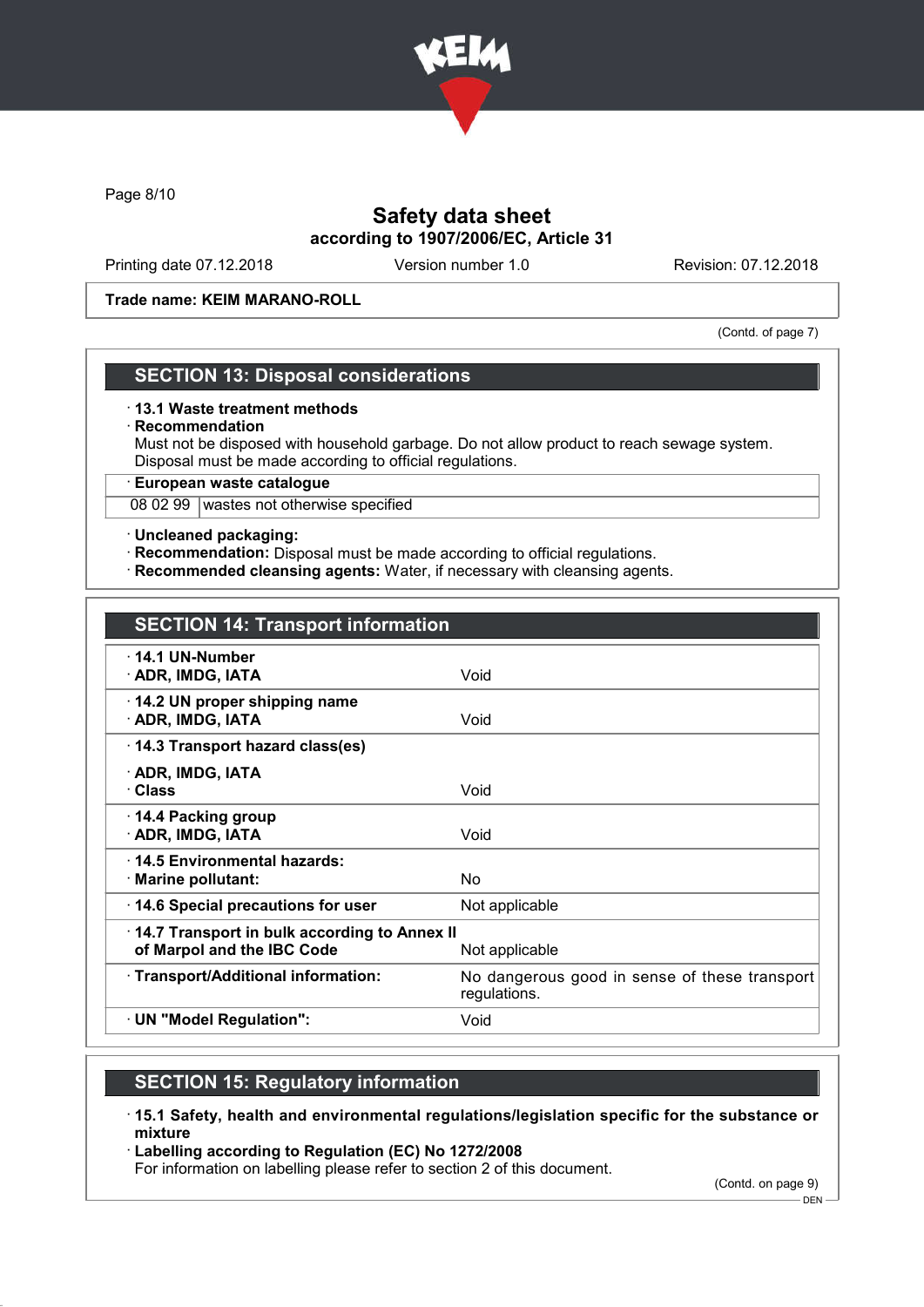

Page 9/10

## Safety data sheet according to 1907/2006/EC, Article 31

Printing date 07.12.2018 Version number 1.0 Revision: 07.12.2018

#### Trade name: KEIM MARANO-ROLL

(Contd. of page 8)

- · Directive 2012/18/EU
- · Named dangerous substances ANNEX I None of the ingredients is listed.
- · National regulations:
- · Waterhazard class: Water hazard class 1 (Self-assessment): slightly hazardous for water.
- · Other regulations, limitations and prohibitive regulations
- · Substances of very high concern (SVHC) according to REACH, Article 57 Not applicable
- · Product-Code/Giscode: BSW20
- · 15.2 Chemical safety assessment: A Chemical Safety Assessment has not been carried out.

## SECTION 16: Other information

This information is based on our present knowledge. However, this shall not constitute a guarantee for any specific product features and shall not establish a legally valid contractual relationship.

**Relevant phrases** H301 Toxic if swallowed. H302 Harmful if swallowed. H311 Toxic in contact with skin. H314 Causes severe skin burns and eye damage. H315 Causes skin irritation. H317 May cause an allergic skin reaction. H318 Causes serious eye damage. H331 Toxic if inhaled. H400 Very toxic to aquatic life. H410 Very toxic to aquatic life with long lasting effects. H411 Toxic to aquatic life with long lasting effects. · Department issuing SDS: KEIMFARBEN Germany, Product safety department · Abbreviations and acronyms: ADR: Accord européen sur le transport des marchandises dangereuses par Route (European Agreement concerning the International Carriage of Dangerous Goods by Road) IMDG: International Maritime Code for Dangerous Goods IATA: International Air Transport Association GHS: Globally Harmonised System of Classification and Labelling of Chemicals EINECS: European Inventory of Existing Commercial Chemical Substances ELINCS: European List of Notified Chemical Substances CAS: Chemical Abstracts Service (division of the American Chemical Society) TRGS: Technische Regeln für Gefahrstoffe (Technical Rules for Dangerous Substances, BAuA, Germany) LC50: Lethal concentration, 50 percent LD50: Lethal dose, 50 percent PBT: Persistent, Bioaccumulative and Toxic SVHC: Substances of Very High Concern vPvB: very Persistent and very Bioaccumulative AGW: Arbeitsplatzgrenzwert (Germany) REACH: Registration, Evaluation and Authorisation of Chemicals (Regulation (EC) No.1907/2006) Acute Tox. 3: Acute toxicity – Category 3 Acute Tox. 4: Acute toxicity – Category 4 Skin Corr. 1B: Skin corrosion/irritation – Category 1B Skin Irrit. 2: Skin corrosion/irritation – Category 2 Eye Dam. 1: Serious eye damage/eye irritation – Category 1 Skin Sens. 1: Skin sensitisation – Category 1 Aquatic Acute 1: Hazardous to the aquatic environment - acute aquatic hazard – Category 1 (Contd. on page 10) - DEN